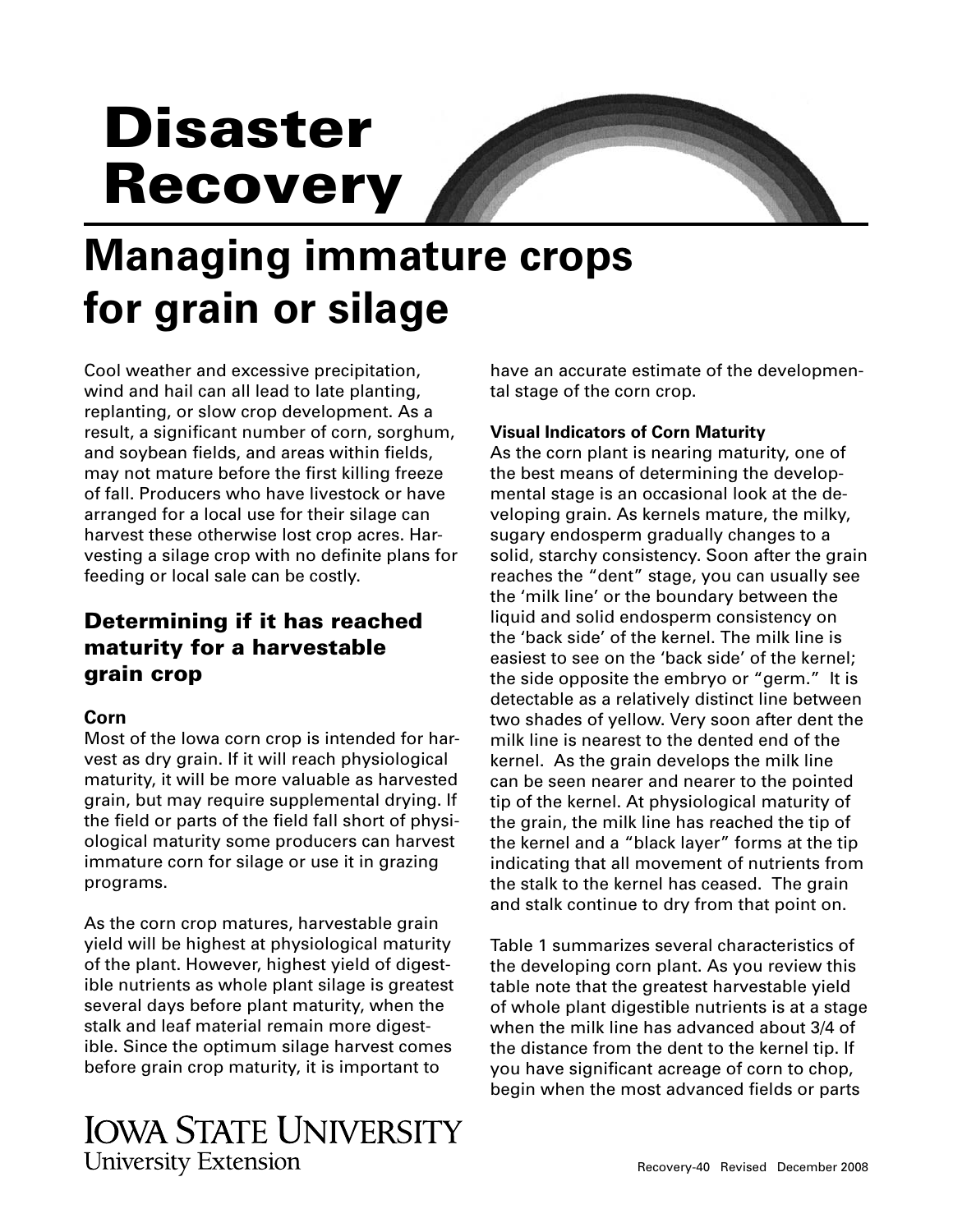of fields are at 1/2 milk line and try to harvest all the silage when between 1/2 milk line and maturity. Fortunately, the moisture of the whole plant is about 65-70 percent moisture at this stage; ideal moisture for direct chopping of corn for silage.

|  |  |  | Table 1. Effect of harvest stage on yield and quality of corn silage. |
|--|--|--|-----------------------------------------------------------------------|
|  |  |  |                                                                       |

| Maturity                                                                 | Whole<br>Plant<br>Moisture            | Drv<br>Matter<br>Crude<br>Protein         | Digestibility<br>of Whole<br>Plant<br>Drv<br>Matter | Drv<br>Matter<br>Yield              | Yield of<br>Digestible<br>Dry Matter |  |
|--------------------------------------------------------------------------|---------------------------------------|-------------------------------------------|-----------------------------------------------------|-------------------------------------|--------------------------------------|--|
| Early Dent<br>1/2 milk line<br>3/4 milk line<br>No milk line<br>(mature) | $\frac{0}{0}$<br>73<br>66<br>63<br>60 | $\frac{0}{0}$<br>9.9<br>9.2<br>8.9<br>8.4 | $\%$<br>79.0<br>80.0<br>79.6<br>78.6                | Tons/Ac<br>5.6<br>6.3<br>6.4<br>6.3 | Tons/Ac<br>4.4<br>5.0<br>5.1<br>4.9  |  |

---------------------------------------------------------------------------------

Adapted from Wiersma, et.al. 1993. (Wisconsin, 1988-90 seasons). 1 Authors note: Whole plant yields at 'silage moisture' will be considerably higher than these dry matter yields. Silage yields are dependent on many production and harvest factors.

So, in a 'normal' maturity and dry-down season, the decision to chop whole plant corn silage has to be made fairly early. With late planted corn and late maturity risks, frost may force the decision to harvest as silage. If frost comes during the 'target' milk line period, whole plant moisture content should be appropriate for normal ensiling.

There are some ensiling considerations if frost comes when the crop has only reached early dent, or is less developed. Whole plant silage chopped and stored at higher than 70 percent moisture may undergo abnormal or incomplete fermentation and will begin to lose dry matter as seepage (effluent) losses. Use caution when locating a site for silage storage with potential for seepage losses, because off-site movement of silage effluent can become an environmental hazard as a ground or surface water contamination source.

#### **Soybean**

The Iowa soybean crop also is intended for harvest as dry beans. The beans harvested from immature soybeans are often small, misshapen, off color, and sometimes diseased.

The normal grain markets generally do not want immature soybean and will pay greatly reduced prices for them. The harvest or use alternatives for immature soybean are usually livestock grain or forage. It also is useful then to closely follow the development of the soybean crop.

The normal development and maturation of a soybean plant also can be tracked reasonably by several identifiable plant characteristics. The key characteristics and plant parts are the development of the pods and the beans in the pods, particularly those near the top of the plant.

#### **Is your soybean crop safe from frost?**

Most soybean will have developed to R5 or greater by mid-September. Stage R5 gives the first indication of bean seed development in the upper part of the plant. At stage R5 small beans (1/8 inches long) can be found in a pod attached to one of the four uppermost attachment points (nodes) of a fully developed leaf. Substantial bean yield losses are likely from a killing frost of soy-bean in early stage R5. A University of Wisconsin study showed that there was about a 75 percent yield reduction when soybean was killed at R5 and a freeze then may cause bean quality problems ( green, odd shaped beans, etc,).

To escape significant bean quality problems, soybean must reach developmental stage R6 before a hard killing freeze. Stage R6 is called the "full green bean" stage. A plant has reached this stage when you can find full sized green beans filling the pod cavity of at least one pod at one of the four uppermost leaf attachment points (nodes) supporting a fully developed leaf. Even at stage R6 a freeze will cause some yield loss. In the Wisconsin study, soybean yield losses were 20 to 25 percent when the crop received a killing freeze at stage R6.

A critical time for a late developing soybean crop is the two week period required for the plant to develop completely through the R5 stage. If a killing freeze comes early in the R5 period, yield losses can be significant, but if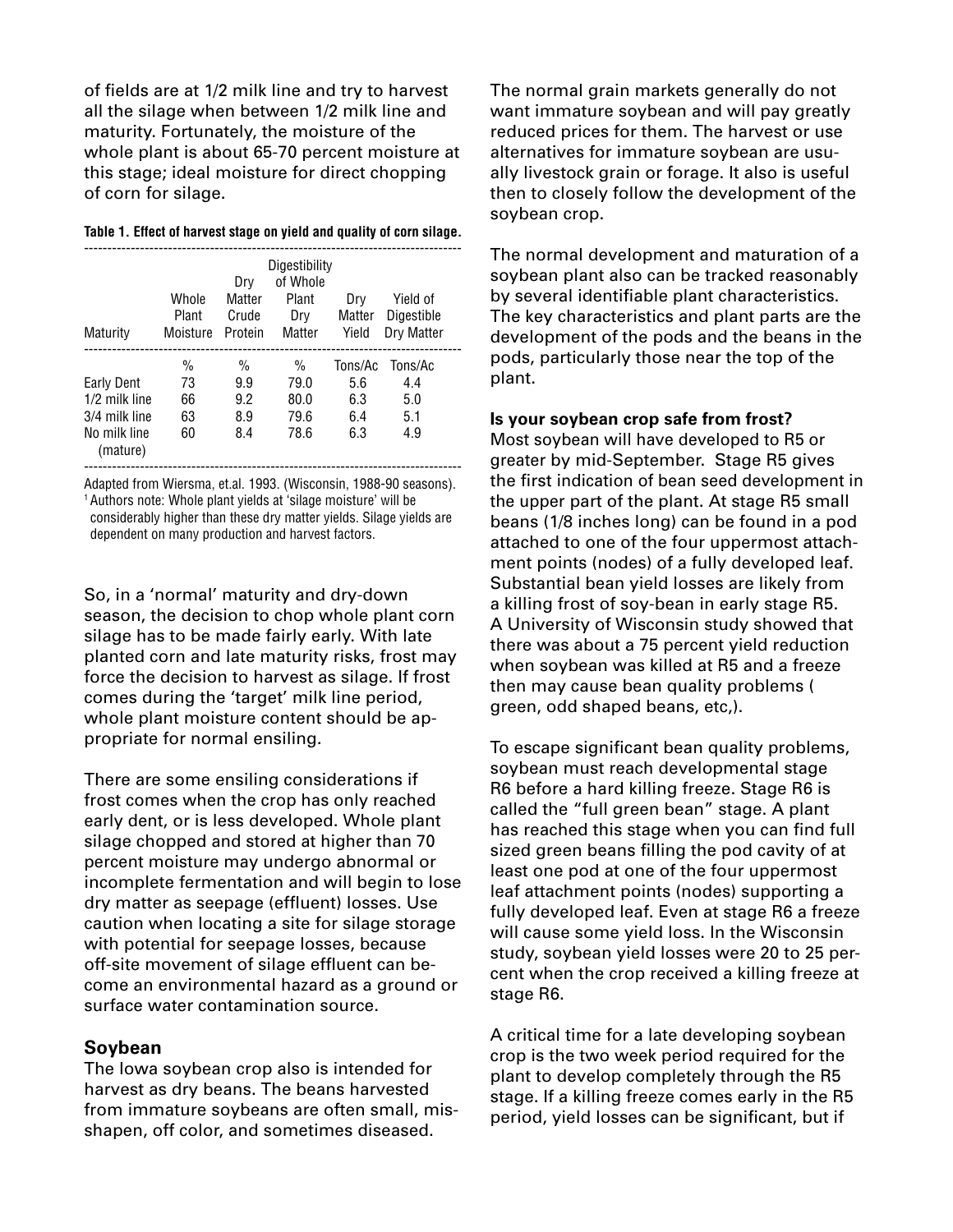the killing freeze comes late in the R5 period, yield loss risk is expected to be much reduced.

If one normal pod has attained its mature pod color (brown or tan) then the plant as a whole is considered to have reached complete pod fill and is the growth stage called physiological maturity ( R7). At this stage, it is common to have green, yellow and brown or tan (depending on variety) pods on the same plant. This describes the beginning of developmental stage R7. At stage R7 the plant is considered to be near enough to maturity that a hard freeze will have little influence on its yield.

#### **Soybean as a forage crop**

When is it appropriate to abandon the little hope of much bean yield from the soybean crop and look to it as a possible forage source? The critical decision should be based on what developmental stage the majority of plants will reach by the time of a killing freeze. If the soybean plants will reach developmental stage R6 (full green bean stage) before a freeze, their value is far greater as a bean crop. If the freeze occurs when only small pods have formed near the top of the plant (pre stage R5) or there are only very small developing beans in upper pods (early stage R5), then harvest of the crop for forage is more appropriate. By the time beans in the upper pods are about 1/2 to 3/4 full size (late stage R5), the advantage swings to harvest for beans but at a significantly reduced yield and the possibility that bean quality will be adversely affected.

#### **What is the quality of soybean forage?**

When in its vegetative and early bean development stages, the soybean plant is very similar in feeding value and harvestable yield to that of more familiar forage legumes such as alfalfa or red clover. As with other forage plants, the developing stem becomes less digestible while the leaves, and in the case of the soybean, the pods and developing seed remain highly digestible. Data presented in Table 2 shows relative yields and nutritive characteristics of whole plant soybean forage at increasing stages of development. Note that while the protein and digestibility remain surprisingly constant over this range of harvest periods, the harvestable dry matter increases

with maturity. Beyond R6, however, the leaf material will quickly be lost, leaving a forage material with a high proportion of high quality pods with beans and the remainder being very low quality, high fiber stems. The risk of pod and bean shatter loss also increases if soybean is harvested much past R6.

#### **Table 2. Yield and quality of soybean forage as affected by harvest maturity. (Univ. of Wisconsin)**

| Maturity           | Dry Matter   | Moisture      | % Crude | Relative Feed <sup>2</sup> |
|--------------------|--------------|---------------|---------|----------------------------|
| Stage <sup>1</sup> | Yield (T/Ac) | $\frac{0}{0}$ | Protein | Value Index                |
| R1                 | 11           | 81.1          | 20.1    | 160                        |
| R3                 | 17           | 80.7          | 18.1    | 138                        |
| R5                 | 2.5          | 79.7          | 18.2    | 128                        |

<sup>1</sup> R1 - Any open flower at any leaf attachment point (node) on the main stem.

 R3 - At least one pod is 3/16 inches long at one of the four uppermost leaf attachment points (nodes) on the main stem with a fully developed leaf.

 R5 - Seed is 1/8 inches long in at least one pod at one of the four uppermost leaf attachment points (nodes) on the main stem with a fully developed leaf.

2 Relative Feed Value (RFV) index. An RFV of 150 approximates the feeding value of mid-bud alfalfa. An RFV of 100 approximates the feeding value of full bloom alfalfa.

#### **Managing soybean for silage**

More soybean plant dry matter will be retained if soybean can be stored as silage. The target moisture content for ensiling is 55 to 65 percent, so green soybean plants cut for silage may require some field wilting before chopping. Drying conditions will dictate how long the wilt period should be. If wilted too long, the silage will be more difficult to pack, and you increase the risk of dry matter loss from leaf shatter, excessive respiration, and heating during ensiling.

#### **A few additional cautions about using soybean for forage**

Review your herbicide labels for any restrictions regarding residues on the crop and feeding limitations. Soybean forage being stored as silage may respond favorably with lower pH if it is inoculated with lactic acid bacteria inoculant. Several animal nutritionists say that very immature, green soybean, with only small pods and no appreciable bean formation, can be fed as you would feed other legume forage. However, as the whole plant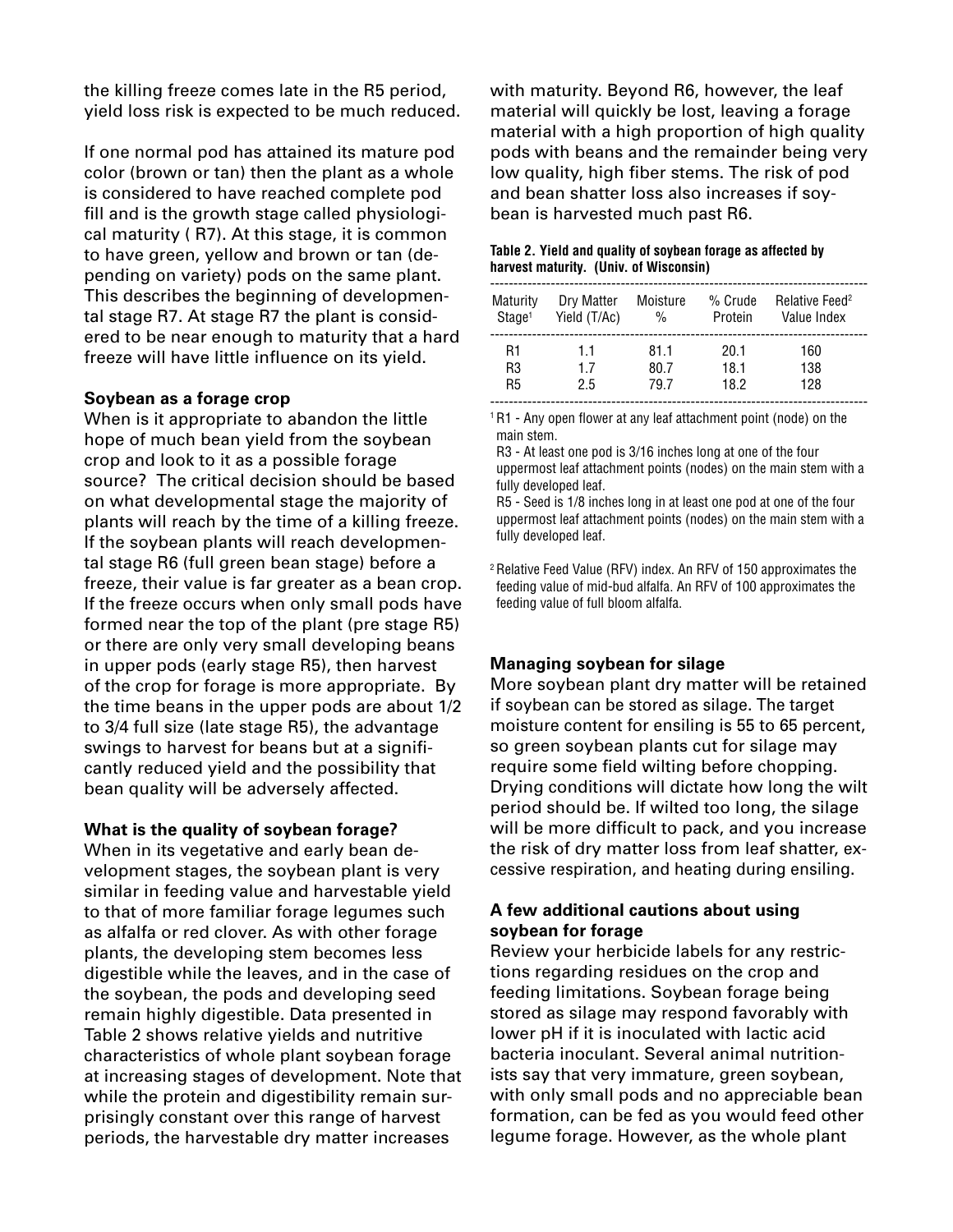fat content increases with bean development, these nutritionists caution producers to limit the amounts fed daily to livestock. Check with a nutritionist when formulating rations containing soybean forage.

## **Managing crops for silage**

To be suitable forage for ensiling, crops should have sufficient levels of fermentable carbohydrates for good fermentation. Corn and sorghum generally have sufficient fermentable carbohydrate concentrations. However, immature soybean, overly mature forage legumes and grasses, and sudangrass may be more likely to have relatively low levels of fermentable sugars.

Moisture is another problem. Immature corn and forage sorghum may be too wet (greater than 65-70 percent whole plant moisture) for direct chopping. To avoid seepage losses and the risk of an undesirable fermentation, it may be necessary to allow the immature crop to stand in the field for several days to several weeks following a frost or freeze for further drying.

There are no good methods for estimating the whole-plant moisture content of standing corn or silage crop. Experienced silage makers may be able to estimate moisture contents for normal maturity crops, but will likely underestimate the moisture content of an immature crop.

The only sure method is to chop a small amount of the crop with the chopper to be used for harvest and obtain a moisture determination to know whether or when the crop is nearing the desired 65 to 70 percent moisture range. Immature soybean for silage, sudangrass, sorghum X sudangrass hybrids, and forage grasses and legumes should be cut and wilted to the desired moisture content before chopping.

Plant material of 70 percent or slightly higher can be more effectively stored in a horizontal bunker or covered silage pile without excessive seepage losses than in an upright silo structure. Plant material at 55 to 65 percent moisture content will pack more efficiently in an upright silo structure or silage bag.

Although some producers attempt to add water to relatively dry chopped material, it is impractical to add the large volumes necessary at a rate that the crop can absorb uniformly when the time constraint is so great for rapid filling and packing. Likewise, while it is possible to blend dry plant material with excessively wet chopped forage, it is difficult to uniformly blend these materials under the constraints of rapid filling.

#### **Are additives or inoculants needed?**

Sometimes supplemental sources of fermentable carbohydrates such as corn grain or molasses are blended at the site of storage to improve the likelihood of a normal fermentation. Plan ahead to secure these materials and perfect a method to uniformly meter it into the forage material being ensiled.

The protein value of silages is important. Nitrogen-containing materials such as urea or aqueous am monia sometimes are added to chopped plant material to increase the nonprotein nitrogen content for use by ruminant livestock. When considering the immature crops likely to be ensiled in fall, most are expected to have higher protein levels than those of a fully matured crop of the same type.

The exception, however, may be immature soy bean nearing maturity, which have a very high protein value in the beans. Very immature soybean, either very late vegetative or with significant small bean fraction, forage grasses and legumes, sudangrass, and sorghum X sudangrass hybrids should all have sufficient protein content for most livestock rations. Therefore the need for nutrient additives for these crop materials is unnecessary.

A much debated silage "additive" is supplemental fermenting bacteria, commonly referred to as silage inoculants. The purpose of added bacteria is to supplement or override the action of naturally-occurring populations of fermenting bacteria in an effort to speed the fermentation process, reduce protein degradation in the ensiled mass, and to improve aerobic stability of the silage during the feeding phase.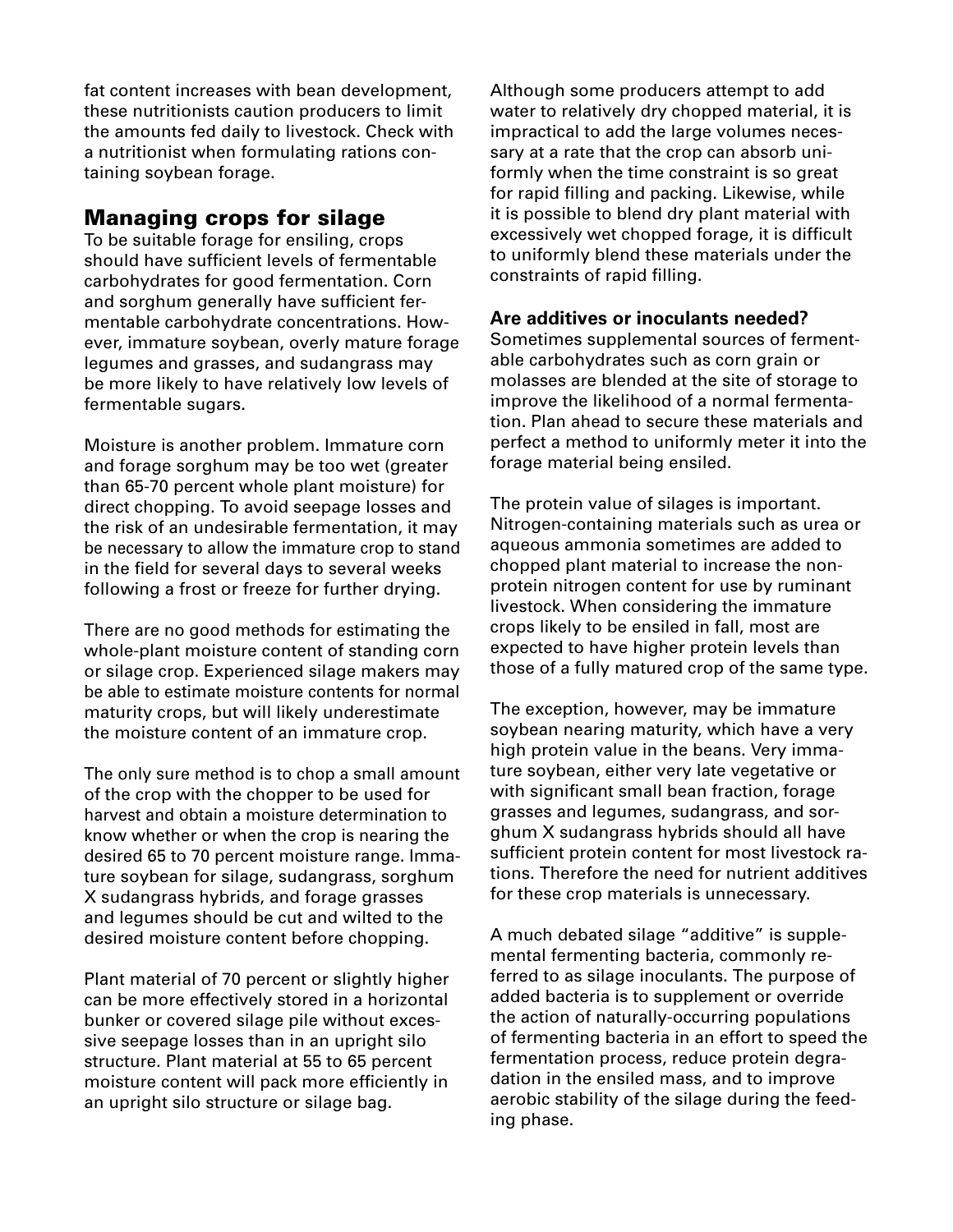Cultures containing several million live lactic acid-forming bacteria per ounce of forage are the most commonly used silage inoculant. Although opinions vary greatly on their effectiveness, some research results are favorable. Improvements in the rate of pH decline and increased lactic acid levels have been noted with legumes, grasses, and cereal silages at the higher end of the desirable moisture range.

Although differences in fermentation response have been less pronounced for corn and sorghum silage, they are frequently seen. The great variability in the characteristics of the harvested crop material and the natural bacterial populations make it difficult to show large consistent, positive responses to silage inoculants.

In few cases would a crop fail to ensile with natural bacterial populations. So added bacterial inoculants would not generally be required. However, by adding effective strains of lactic-acid forming bacteria in large numbers, fermentation often is faster with slightly less dry matter loss during ensiling and at feeding.

#### **Silos and the possibility of great waste**

Structures constructed for storing silage come in many shapes and sizes. The storage volumes, feedout capacities, permanency, and ultimately the cost per ton of silage stored vary greatly.

Permanent silage structures are designed for the specific supply needs and feeding method requirements of a site. Other types of silage storage are intended to be temporary and to provide flexibility for changeable livestock operations.

The upright, tubular, or tower silos are designed with oxygen exclusion in mind. They may be glass-lined steel; solid wall, poured concrete; or made of concrete staves with joints plastered or sealed. Before using these structures, they should be carefully inspected to ensure both structural stability and good seals.

Permanent and semi-permanent horizontaltype silos are common where very large volumes of silage and rapid feeding are required. These structures generally have walls ranging

from simple earthen walls of an elongated pit dug into a hillside to walls of reinforced concrete or wood constructed above ground.

Horizontal silos are sometimes called bunker, pit, or trench silos. In addition to capacity and location, the effectiveness of sidewalls in excluding oxygen, and drainage of seepage and rainwater away from the silo site are important design characteristics.

The "floors" of these may be earth, crushed stone, or concrete. Before using existing horizontal silos, inspect them for structural soundness and the effectiveness of the seal of sidewalls and floor. Plastic sheet liners are an effective method of sealing sidewalls.

Temporary silage structures frequently are used in years when demand is high for this type of storage. Temporary storage ranges from self-contained, horizontal, tubular plastic silage bags, through various configurations of horizontal silos using large round hay bales for sidewalls, to simply piles of chopped forage on the ground.

The greatest concern when using temporary silage storage is the safety factor when filling and packing, and of the excessive spoilage losses from insufficient packing and sealing.

#### **Permanent silage structures and silage bags**

For upright silos, the weight of the silage material provides the packing. In a well-sealed upright silo, the exposed top surface is relatively small and often is not covered. Some producers use a plastic sheet or very wet plant material on top for a seal.

For horizontal silos, chopped plant material is dumped and spread uniformly across the surface of the silo. The spreading tractor also is used to pack the silage mass. Slightly wetter chopped material (70 percent or slightly higher) can be used in horizontal silos.

The heavier weight of the plant material aids in packing. Pack with a heavy-wheeled, ROPSequipped (rollover protective structure) tractor.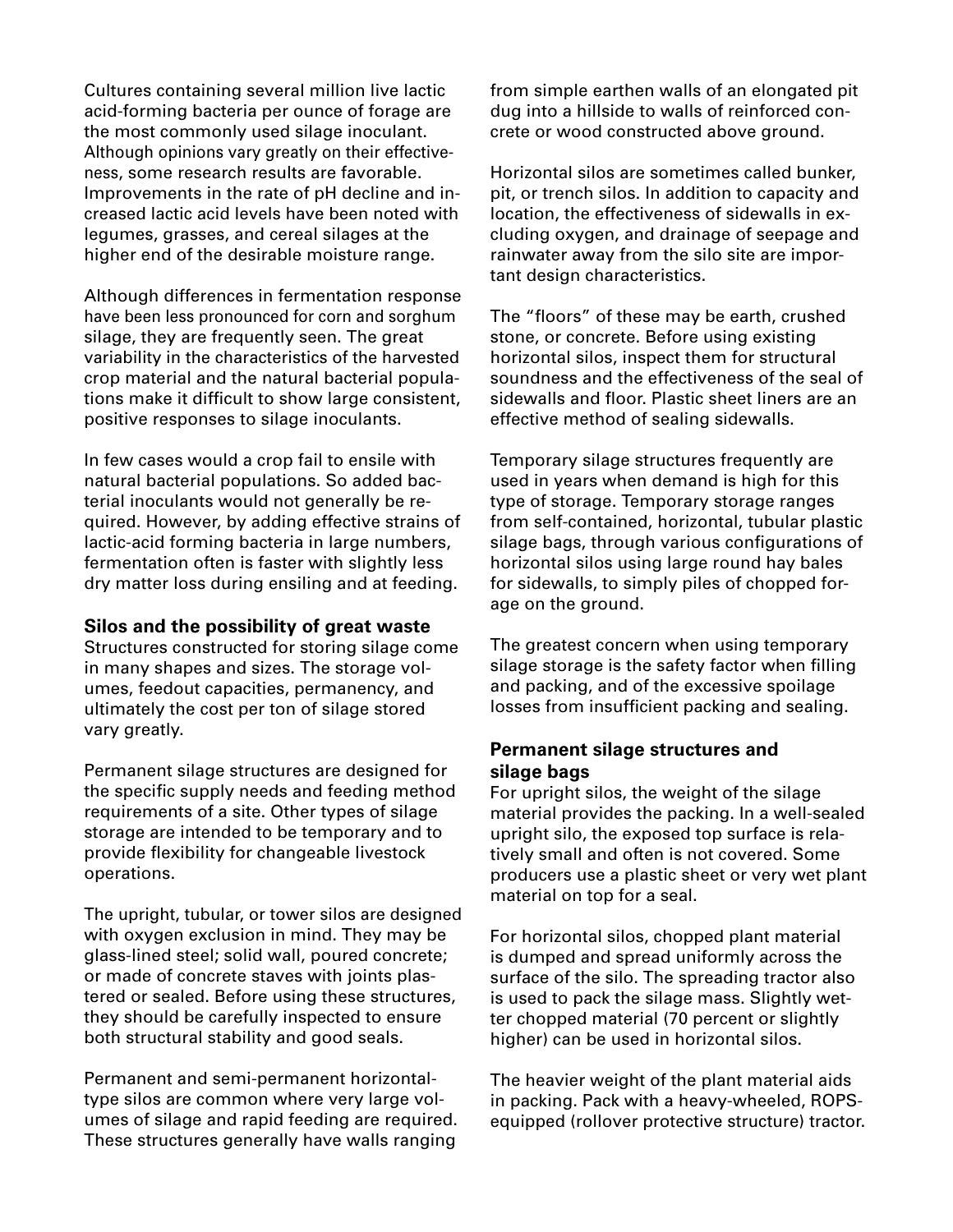If sidewalls are not airtight, line the sidewalls and cover the top of the silage mass with 4 to 6 mil sheet plastic. Roll the sidewall and top plastic under on the edges and weight the edge roll and top to prevent billowing and air penetration. Most producers use old tires or a few feet of wet plant material for weighting. Where tires are used, plan on enough tires to cover 30 percent of the plastic surface.

For temporary storage when using tubular silo bags, manage the silage as you would for other silo structures, with attention to chop length and moisture condition. Avoid storing excessively wet material in sealed bags, because seepage will accumulate in the lower volume of the bag, inhibiting normal fermentation. Bag silos are vulnerable to tears and animal damage. Seal any damage immediately.

#### **Temporary storage innovation**

Many producers who unexpectedly find that they need to make silage from immature crops pile chopped crop material in a pile on the ground and pack it with a tractor. The relative surface area to volume of stored material often is very high and leads to very large surface spoilage losses.

If silage piles are made, attempt to make them as deep as possible to minimize surface area. Use the same filling and packing cautions described for horizontal silos.

It is best to select a site that drains away from all sides of the pile. Cover and seal the pile with plastic and weight edges and cover as described for horizontal silos.

A common consideration for temporary silage storage is the use of large round hay bales as sidewalls for a temporary bunker silo. It makes a difference how the bales are arranged. If bales are to be used, line the bales side by side such that the flat ends of the bales form the silo sidewall.

This bale orientation forces the bales to maintain maximum friction with the ground and minimizes the tendency to roll if oriented endto-end the length of the silo. To improve stability of the bale sidewalls, anchor the bales on

the outside of the structure with wood posts, steel posts anchored in concrete, or large wood chock blocks such as logs or railroad ties anchored to the ground with steel rods.

Take particular caution when operating equipment near the edges of a deep silage pile. Engineers caution that for bale row silage bunkers where sidewall support is unknown, stay at least as far from the edge of the piles as the bottom of the wheels of the filling or packing tractor are from the ground surface.

Covering silage with plastic will reduce losses. Some producers have successfully used the bale retainer system with a plastic liner draped over the end of the bale to avoid spoilage at the bale/silage interface. In some situations, the same sheet of plastic can be anchored at the inside base of the bales, cover the bale ends and extend across the center peak of the silage pile. When done similarly on both sides and the top edges rolled, sealed and weighted satisfactorily, a well sealed pile can be produced.

#### **Dry roughage**

Moisture content is critical for forage crop harvesting. Suitable moisture falls into two major categories: (1) whole plant material with moisture content appropriate to complete the ensiling process (55 - 70 percent) and (2) material that is dry enough to be stored in bales or stacks without excess spoilage (25 percent maximum, preferably below 20 percent).

A potentially dangerous condition exists where material is too dry to properly ensile yet too wet to bale. Large volumes of forage stored between 25 percent and 50 percent moisture are potential candidates for a hay or silo fire due to spontaneous combustion.

Producers may elect to harvest the crop as dry roughage because either 1) the crop is too dry to ensile or 2) bales are more convenient to store and handle. Check moisture content to determine whether you are in the correct range to avoid excessive losses.

Immature soybean will have some of the same field curing challenges as would any other forage legume, with the stems drying more